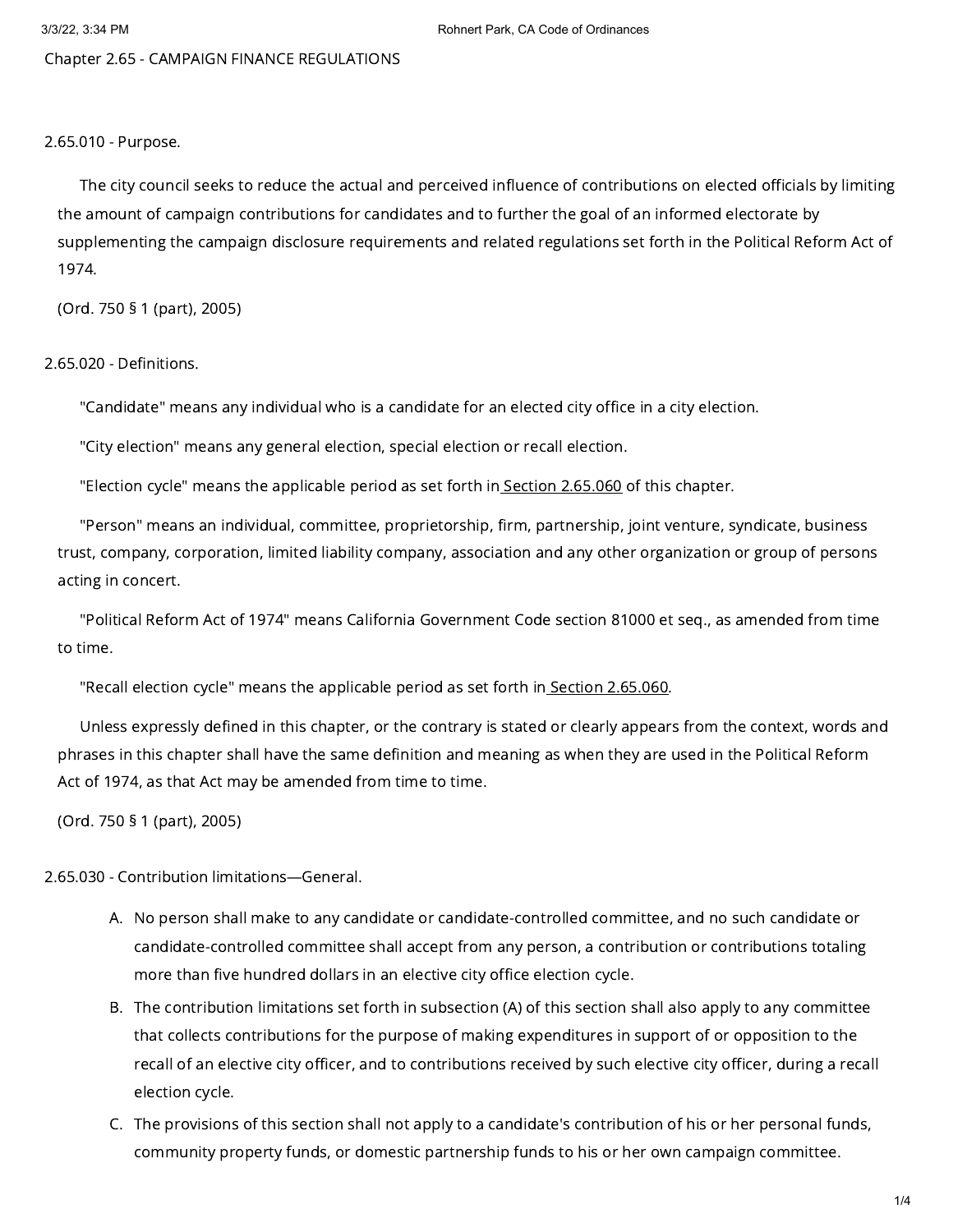## 3/3/22, 3:34 PM Rohnert Park, CA Code of Ordinances

- D. A contribution shall not be considered to be received if it is not negotiated, deposited or utilized and, in add returned to the donor within fourteen days of receipt.
- E. The five hundred dollar limitation established by this section shall be reviewed by the city council in January of every fourth year commencing in 2010 to determine whether such limitation shall remain the same or be increased or decreased. Any amendment of the limitation must be done by ordinance and shall be preceded by at least one public hearing.

(Ord. 750 § 1 (part), 2005)

2.65.040 - Contribution limitations—Aggregation of contributions.

The contributions of any person whose contributions are directed and controlled by another person shall be aggregated with those of the controlling person for purposes of the contribution limits. With respect to family contributions, contributions by a husband and wife or by domestic partners shall be treated as separate contributions and shall not be aggregated. Contributions by children under eighteen years of age shall be treated as contributions by their parent(s), custodian(s), or guardian(s) and shall be attributed proportionately to each parent, custodian or guardian.

(Ord. 750 § 1 (part), 2005)

2.65.050 - Multiple campaign committees.

- A. A candidate in a city election shall have no more than one candidate-controlled committee and such controlled committee shall have only one bank account out of which all qualified campaign and officeholder expenses related to that office shall be made.
- B. This section does not prevent a candidate in a city election from establishing another candidatecontrolled committee solely for the purpose of running for a state, federal, county or other elective office, or for opposing his or her recall.

(Ord. 750 § 1 (part), 2005)

2.65.060 - Election cycles.

- A. General and Special Election Cycles. For the purposes of this chapter and with regards to campaigns for elective city offices, contributions to a candidate shall be deemed election contributions if such contributions are made at any time between the date that the candidate assumed office following the previous election and extending to the close of the third business day prior to the subsequent election date for that office seat.
- B. Recall Election Cycle. For the purposes of this chapter and with regards to recall elections, contributions shall be deemed to have been made during a recall election cycle if they are made at any time after a committee has been formed pursuant to the provisions of the Political Reform Act of 1974 in support of a recall election, or after the clerk of the city of Rohnert Park has approved a recall petition for circulation and gathering of signatures, whichever occurs first. A recall election cycle shall end whenever any of the following events occur: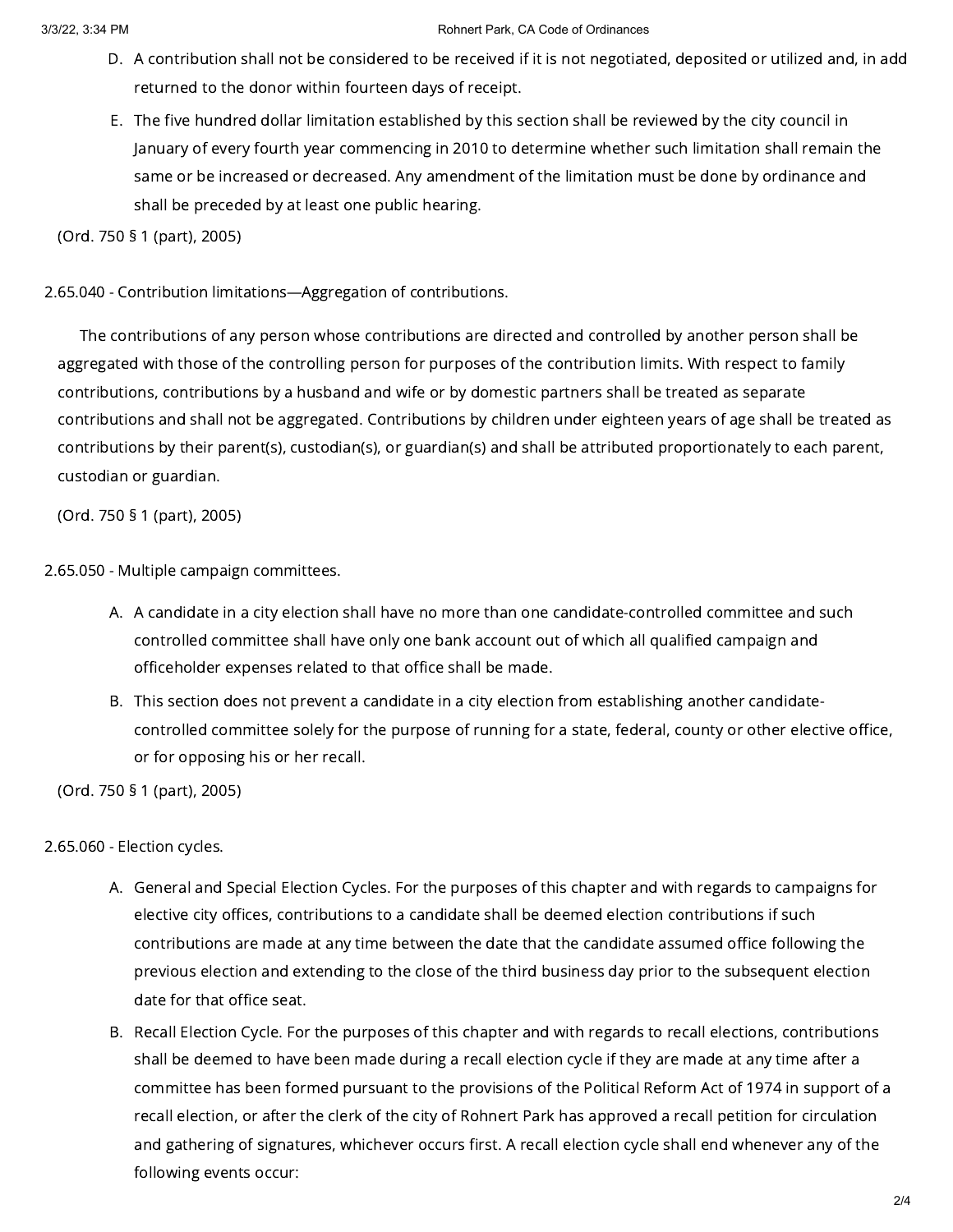- 1. The recall proponent fails to return signed petitions to the clerk of the city of Rohnert Park within the time limits prescribed by the California Elections Code;
- 2. All committees formed in support of the recall have been terminated pursuant to the provisions of the Political Reform Act of 1974; or
- 3. Ten days after a recall election has been held.

(Ord. 750 § 1 (part), 2005)

2.65.070 - Use of surplus funds for future city elections.

Campaign funds acquired in one city election may not be used in any other future city election.

(Ord. 750 § 1 (part), 2005)

## 2.65.080 - Disclosure requirement.

- A. Each candidate or candidate-controlled committee in a city election shall provide detailed itemization, as defined in the California Political Reform Act of 1974, for all contributions received in a cumulative amount of one hundred dollars or more.
- B. Each candidate or candidate-controlled committee in a city election shall file a third pre-election Campaign Disclosure Statement (Government Form 460 or any successor form thereto), as provided by the California Fair Political Practices Commission, for the period from the end of the period covered by the second pre-election statement to 11:59 p.m. on the third business day immediately preceding election day (normally Thursday). Such statement shall be filed with the clerk of the city of Rohnert Park by 5:00 p.m. on the second business day immediately preceding election day (normally Friday).

(Ord. 750 § 1 (part), 2005)

2.65.090 - Disclosure of occupation and employer.

No campaign contribution required to be reported by the Political Reform Act of 1974 (cumulative or otherwise) shall be deposited into a campaign bank account of a candidate or of a candidate-controlled committee, unless the disclosure information required by the Political Reform Act of 1974, including the name, address, occupation and employer of the contributor, or, if self-employed, name of business, is on file in the records of the recipient of the contribution. This information is to be reported on each campaign statement required to be filed by the Political Reform Act of 1974.

(Ord. 750 § 1 (part), 2005)

2.65.100 - Disclosure of cumulative contributions.

Cumulative contributions for each contributor of one hundred dollars or more in an election cycle shall be itemized and reported on each campaign statement required to be filed by the Political Reform Act of 1974.

(Ord. 750 § 1 (part), 2005)